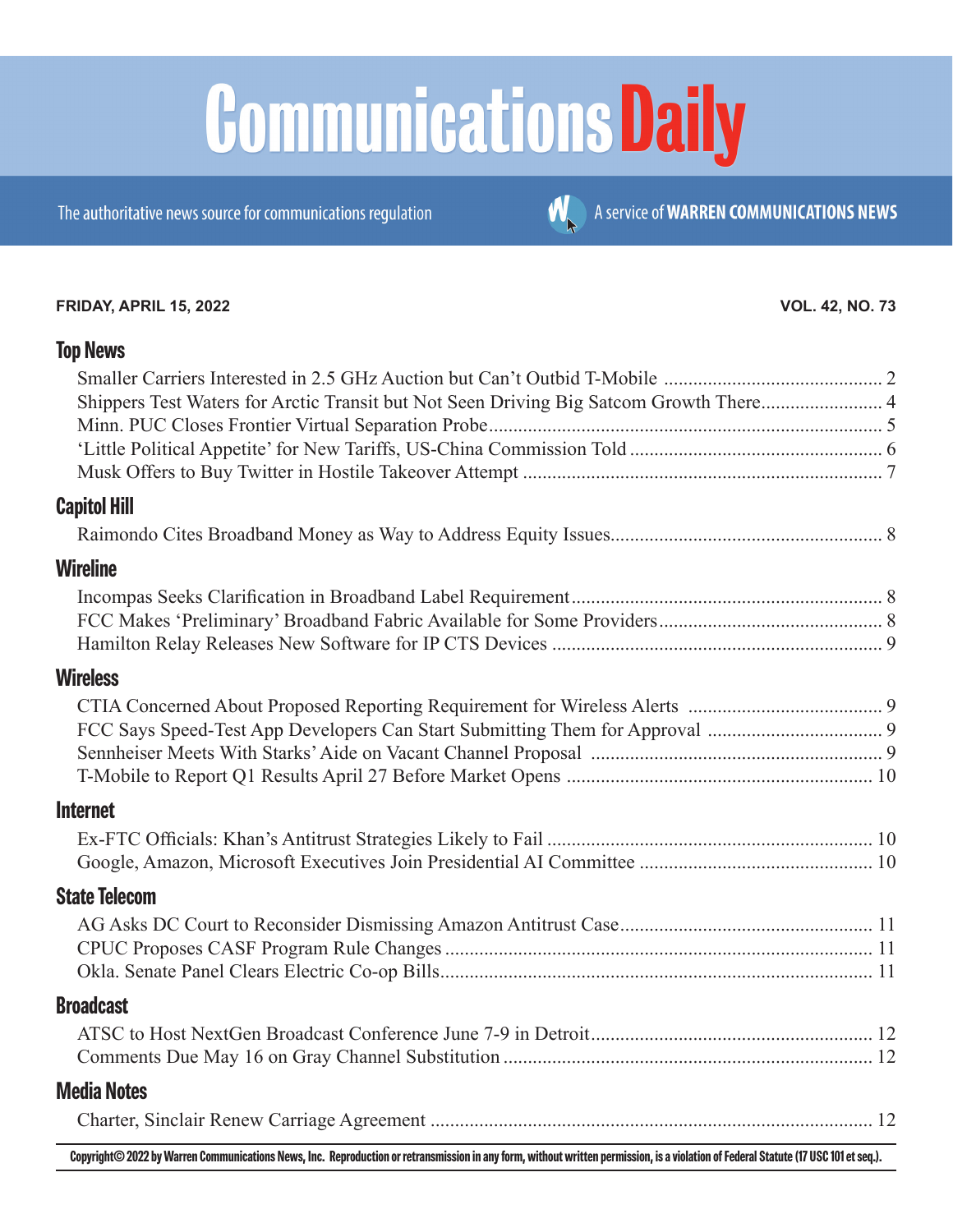#### <span id="page-1-0"></span>**[Satellite](#page-11-0)**

## **Top News**

#### **Complex Band**

#### **Smaller Carriers Interested in 2.5 GHz Auction but Can't Outbid T-Mobile**

Early signs this week are that smaller carriers may be interested in pursuing licenses in the 2.5 GHz auction, which starts July 29, as they fill in their mid-band spectrum holdings. The biggest player in the auction is still expected to be T-Mobile, which already has a dominant position in the band since its buy of Sprint, and is using 2.5 GHz for its 5G rollout. The Rural Wireless Association had a webinar Thursday on the nuts and bolts of auction participation.

"Considering that a large number of phones have the 2.5 GHz already built in, the band becomes very interesting to a good number of bidders," Recon Analytics' Roger Entner told us: "It's an easy capacity boost in high traffic areas."

"Everyone has an appetite for spectrum, at the right price, and that is what is hard to know, as no potential bidders are revealing their economic bottom lines," emailed New Street's Blair Levin. "If there are markets where T-Mobile doesn't see a strong strategic rationale for 'paying up' for the spectrum then it may let the small carriers win a bidding war," he said: That's most likely in "extremely rural locations where T-Mobile never thinks it'll deploy 2.5GHz (or where it will deploy 2.5GHz but already have way too much of it given how sparse rural usage is and will be). Even in these areas, I imagine T-Mobile bids (I assume it bids in every market), so the small carriers will see competition in any market they bid in."

If T-Mobile decides it wants the spectrum in any market "small carriers literally can't beat them in a bidding contest," Levin said. "Their respective purse sizes are just different orders of magnitude," he said.

Sasha Javid, BitPath chief operating officer, expects "relatively robust participation from smaller carriers … due to the county-sized licenses that will be available." While "their participation will definitely create a more competitive auction," T-Mobile, and possibly Dish Network, will likely wind up with most of the licenses, he said.

"The band is interesting to smaller carriers, because large carriers other than T-Mobile would not be able to assemble a useful footprint and so are unlikely to bid," said spectrum consultant Tim Farrar. "With lower competition and fragmented licenses, smaller carriers would hope to be able to buy additional spectrum at a much lower price than in the recent C-band and 3.45 GHz auctions," he said.

The band offers desirable mid-band spectrum, but carriers have to be prepared for complexities going in, speakers said on the RWA webinar.

Most major vendors offer a "plethora" of radios that use 2.5 GHz, and handsets are widely available for 4G and 5G, said David Fritz, Nokia senior consulting engineer. This isn't like C-band "where it may take some time for development of radios as well as clearing of incumbents," he said. Fritz warned 2.5 GHz is complex. "What you need to do is look at this band on a channel-by-channel basis to understand where the existing authorizations are, where is the white space," he said. Bidders have to "really understand if I bid on a county what is available, what is not available and what is contiguous or not contiguous," he said.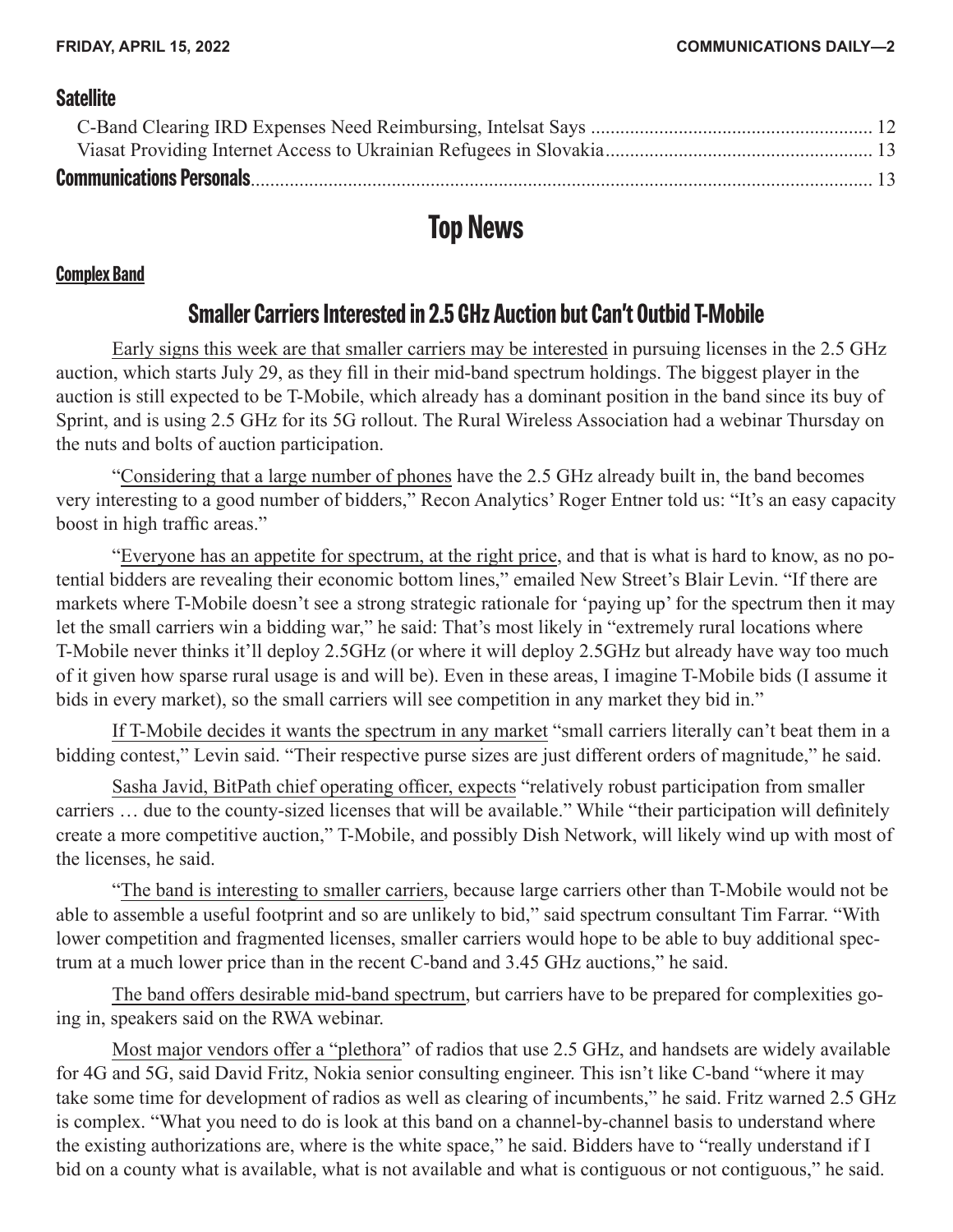"Do your due diligence now," said Womble Bond's Bob Silverman. "This is the time to start looking at how you're going to participate and where you want to participate," he said.

#### **Rural Focused**

Earlier this week, carrier executives said at the Competitive Carriers Association conference the band should see lots of interest.

"We like this auction" because it's "rural focused" and county-sized licenses are "important to us," said Brighid Riordan, CEO of Cellcom parent company Nsight. The Wisconsin-based provider doesn't like larger partial economic area-sized licenses, she said. "We always have to look at spectrum whenever there's an auction and we'll definitely be participating in this one, hopefully," she said: "We look at everything that we can possibly get our hands on."

Appalachian Wireless CEO Allen Gillum is also pleased the FCC is offering county-size licenses and plans to participate in the auction. "We've had to invest quite a lot of money outside of the network area that we've got," he said. "We do have enough spectrum … but we had to invest quite a bit of money upfront."

"2.5 is really very appealing spectrum, and we were very happy with the way the FCC has set this up," said Grant Spellmeyer, UScellular vice president-government affairs. "We have participated in almost every major auction in the last 20 years, and I'm sure we'll take a good, hard look at this," he said.

The FCC made the right decision to hold an ascending-clock auction, said Steve Sharkey, T-Mobile vice president-government affairs-technology and engineering policy. "It really came out to be a good format that will work well" for competitive carriers, he said.

Sharkey said the auction should be a success despite questions around the pending Sept. 30 expiration of FCC auction authority, and whether it will be extended by Congress (see [2203220066\)](https://communicationsdaily.com/reference/2203220066). "The auction will start and move forward, it's really the timing of the extension," he said: "The best case would be for

| <b>Communications Daily</b>                                                                                                     | EDITORIAL & BUSINESS HEADQUARTERS<br>2115 Ward Court, N.W., Washington, DC 20037 |                                           | <b>Business</b>                                                                                                                         |  |  |
|---------------------------------------------------------------------------------------------------------------------------------|----------------------------------------------------------------------------------|-------------------------------------------|-----------------------------------------------------------------------------------------------------------------------------------------|--|--|
|                                                                                                                                 | Albert Warren                                                                    |                                           |                                                                                                                                         |  |  |
| (ISSN 0277-0679)                                                                                                                | Editor & Publisher 1961-2006                                                     |                                           | Gregory E. Jones Director of IT Services                                                                                                |  |  |
| PUBLISHED BY WARREN COMMUNICATIONS NEWS, INC.                                                                                   |                                                                                  |                                           |                                                                                                                                         |  |  |
|                                                                                                                                 |                                                                                  | Timothy Warren  Executive Managing Editor | <b>Sales</b>                                                                                                                            |  |  |
|                                                                                                                                 |                                                                                  |                                           |                                                                                                                                         |  |  |
| Warren Communications News, Inc. is publisher of<br>Communications Daily, Consumer Electronics Daily,                           |                                                                                  |                                           |                                                                                                                                         |  |  |
| International Trade Today, Export Compliance Daily, Trade<br>Law Daily and other specialized publications.                      |                                                                                  |                                           |                                                                                                                                         |  |  |
| Send news materials to newsroom@warren-news.com                                                                                 |                                                                                  |                                           | Phone: 202-872-9200 Fax: 202-318-8984                                                                                                   |  |  |
| Follow Communications Daily on Twitter:                                                                                         |                                                                                  |                                           | https://warren-news.com<br>Email: info@warren-news.com                                                                                  |  |  |
| https://twitter.com/Comm_Daily                                                                                                  |                                                                                  | <b>International Trade Today</b>          |                                                                                                                                         |  |  |
| Follow Warren Communications News on Facebook:<br>https://www.facebook.com/WarrenCommunicationsNews                             |                                                                                  | Timothy Warren  Executive Managing Editor | Advertising Sales Representation by<br>Richard Nordin, Group Nordin<br>Phone: 703-819-7976 Fax: 202-478-5135<br>richard@groupnordin.com |  |  |
| Copyright $\odot$ 2022 by Warren Communications News, Inc. Reproduction in any form, without written permission, is prohibited. |                                                                                  |                                           |                                                                                                                                         |  |  |
| Copies of this issue may be purchased for \$50 each by contacting sales@warren-news.com.                                        |                                                                                  |                                           |                                                                                                                                         |  |  |
|                                                                                                                                 |                                                                                  |                                           |                                                                                                                                         |  |  |

By using our email delivery service, you understand and agree that we may choose to use a monitoring service to ensure electronic delivery accuracy and monitor copyright compliance. This service provides us certain technical and usage data from any computer that opens the Executive Summary or the complete newsletter. We will not share this information with anyone outside the company, nor will we use it for any commercial purpose. More information about our data collection practices is at https://c[ommunicationsdaily.com/privacy](https://communicationsdaily.com/privacy).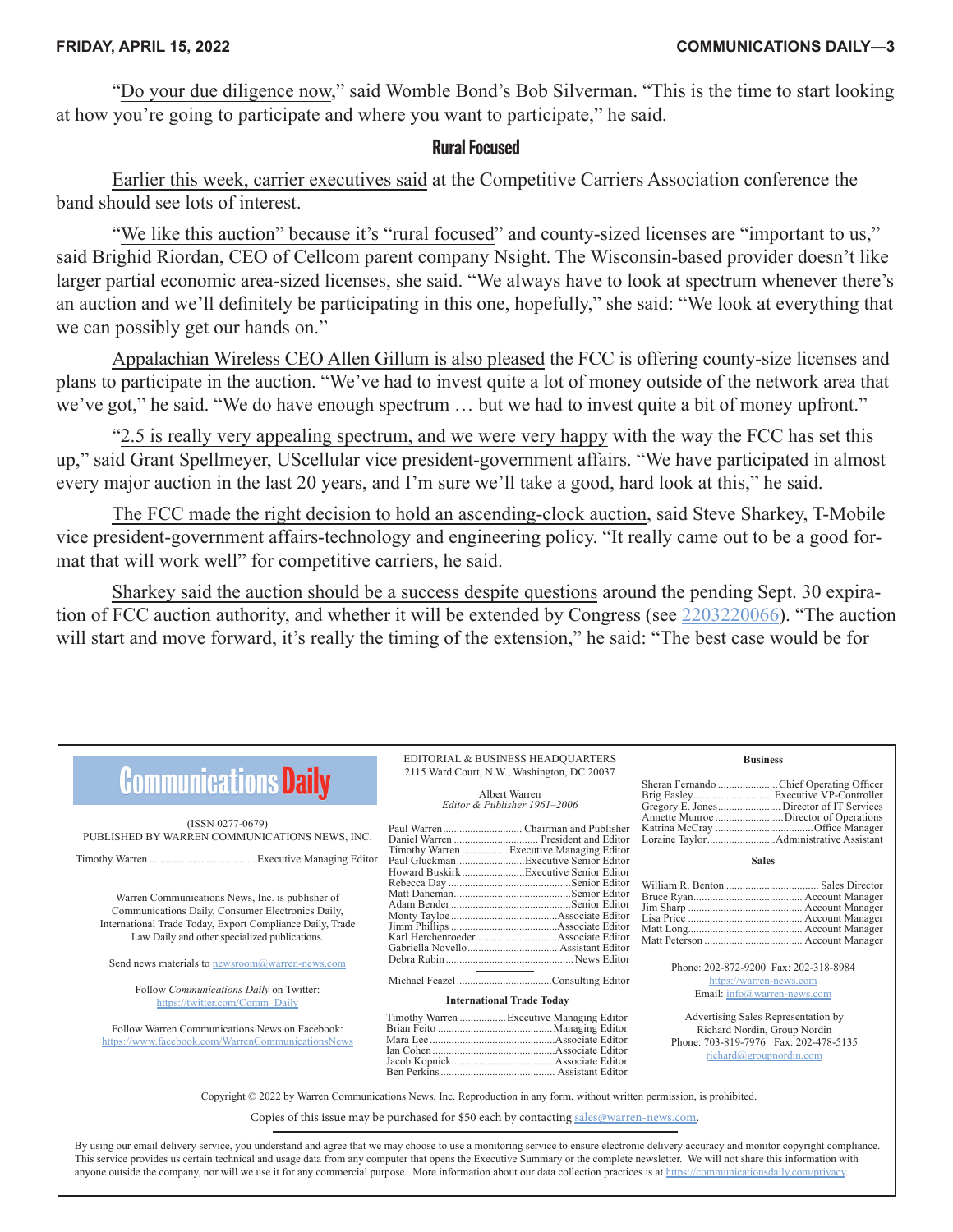<span id="page-3-0"></span>the Congress to do an extension now so that everybody knows going into the auction that the authority is there and that there's no cloud over the auction at all."

Wireless ISPs are likely to be the main contenders for the band, beyond T-Mobile, predicted MoffettNathanson's Craig Moffett. "Mid-band spectrum is a scarce commodity for WISPs, and 2.5 GHz has much better propagation characteristics than most of what's available," he said: "The chopped up nature of the geographic licenses makes it hard to use for traditional mobile service for anyone other than T-Mobile."

If the FCC had adopted a simultaneous multi-round format, more small carriers would have been likely to participate, said Digital Progress Institute President Joel Thayer. "The FCC's decision to go with an ascending clock auction will still provide smaller carriers with a lot of opportunities to participate meaningfully, but it's undeniably an uphill battle for them to compete with T-Mobile here," he said. Thayer said it's positive the auction is "getting off the ground." *— Howard Buskirk*

[Share Article](https://communicationsdaily.com/article/share?a=660133)

#### **Cruise Industry: 'We Want More'**

### **Shippers Test Waters for Arctic Transit but Not Seen Driving Big Satcom Growth There**

The shipping industry is increasingly testing extended use of Arctic waters as climate change makes them more accessible for longer periods of time, but that likely won't be a big emerging market for satellite nautical connectivity, satellite connectivity experts told us. Bandwidth demands, particularly by cruise ship operators, are skyrocketing.

Climate change, and better access through the Northwest Passage across the top of Canada, or through the North Sea Passage across the top of Russia, can shave thousands of kilometers in shipping, cutting fuel costs and time, said Joshua Flood of Valour Consultancy. The Northwest Passage is open briefly during the summer and the North Sea route in parts of August and September, but there are predictions that by 2040, the North Sea route could be open year-round, he said.

Two major cargo shippers, Maersk and Cosco, have experimented with some Arctic-route transit, Flood said. But maritime shipping operators are more cost-oriented than performance-oriented for connectivity, and they aren't a particularly lucrative potential market, Flood said. Low earth orbit constellations coming online that are explicitly targeting maritime markets, such as OneWeb and Telesat's Lightspeed network, are focused more on the cruise ship industry or offshore energy, he said. Data demands for the nautical passenger segment are such that it "will take whatever they can get," Flood said: "They complain about it—we want more." He said there might be some increased cruise ship traffic around the Arctic, but it won't substantially drive much bigger data demands in that region. Marlink [announced](https://communicationsdaily.com/source/833242) an agreement last month to use more of Intelsat's C- and Ku-band capacity to provide connectivity services for cruise and shipping customers globally.

When Telesat began designing its Lightspeed constellation several years ago, one goal was polar coverage, said Manik Vinnakota, Telesat global product and commercial director, in an interview. Polar coverage lets it target northern Canadian communities, which often lack good connectivity, and enables mobile services such as commercial aviation connectivity and energy exploration for its enterprise customers, he said. About a third of Telesat's capacity will be dedicated to satellites on polar orbits, he said. Lack of polar region coverage is "one big pain point" for geostationary orbit services, as shipping or aviation customers often want global coverage, he said.

Most non-geostationary orbit (NGSO) mega constellations have or are planning some polar orbits, Vinnakota said. He said nautical connectivity, particularly for cruise ships, could drive some increased de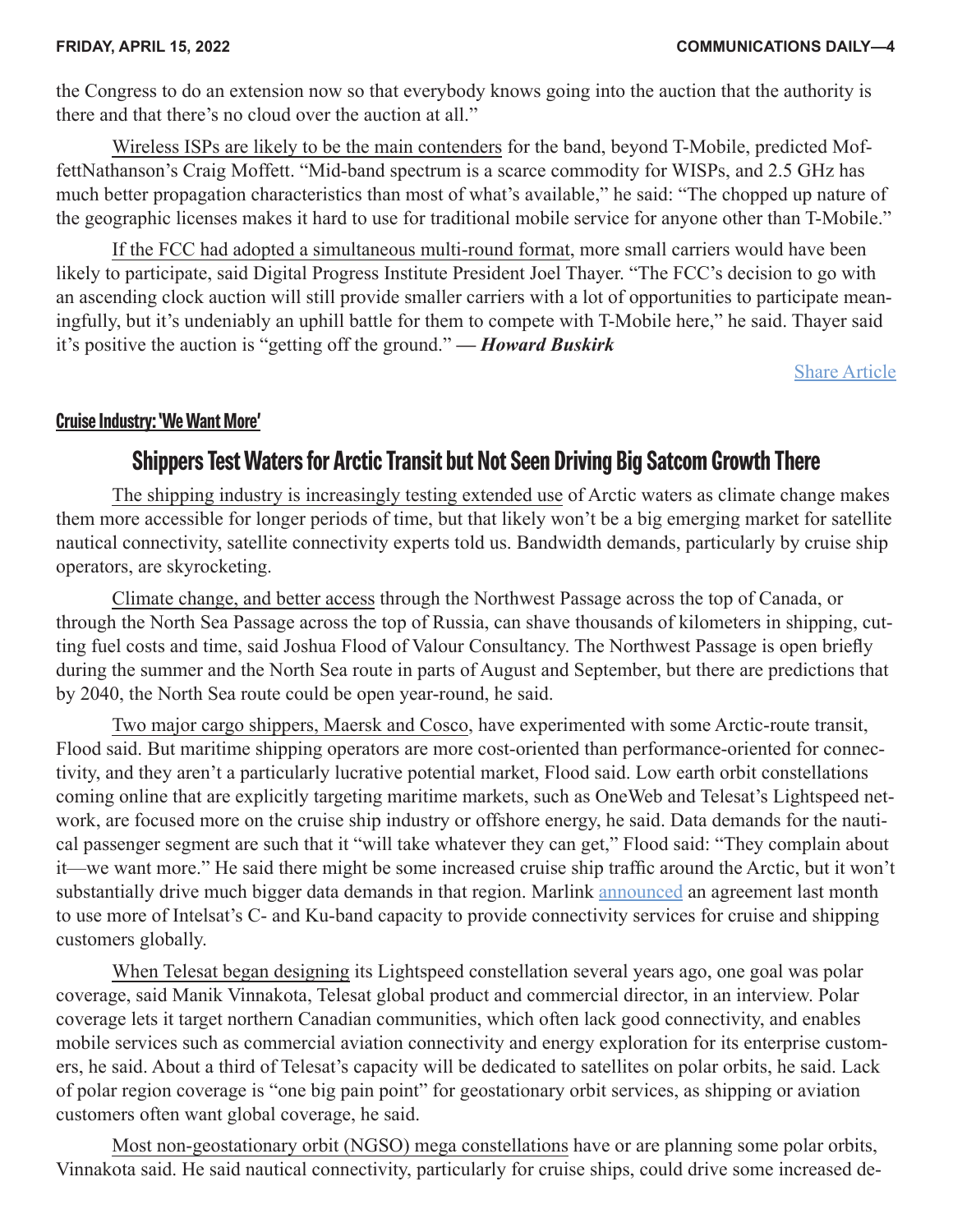<span id="page-4-0"></span>mand in the Arctic region, but aviation could be a bigger driver as flight traffic between North America and Asia increases. There also could be increased demand for capacity and services aimed at government, with more surveillance of traffic across and through the Arctic, he said.

The pandemic walloped the cruise industry, but its rebound has "accelerated tremendously" and bandwidth demands are up significantly, well eclipsing what they were pre-COVID 19, said Pierre-Jean Beylier, Eutelsat head-connectivity services, this week in a nautical connectivity webinar. The amount of bandwidth being delivered to any given cruise ship "is enormous now," often in excess of 1 Gb, he said. A ship might get that connectivity solely from a satellite or constellation, but in most cases it needs a diversity of satellites from multiple networks, plus some connectivity from terrestrial networks if near shore, he said. He said with passengers' increased use of applications like Zoom, TikTok and Instagram, cruise ships are edging closer and closer to needing symmetrical bandwidth.

Cruise companies increasingly want to be able to share bandwidth among their ships in a dedicated area, instead of having dedicated beams per ship, which creates operational challenges, Beylier said. He said cruise operators are starting to look at NGSO operators and their lower latency. He said the number of modems and access points on ships is increasing, which gives cruise operators options such as multiple operators providing connectivity to a given ship. *— Matt Daneman*

[Share Article](https://communicationsdaily.com/article/share?a=660089)

#### **Oversight to Continue**

#### **Minn. PUC Closes Frontier Virtual Separation Probe**

The Minnesota Public Utilities Commission will keep watching Frontier Communications, said members, as they closed an investigation into the company's "virtual separation" at a partially virtual meeting Thursday. Union officials urged commissioners to keep docket 21-186 open due to their concerns about Frontier investment and workforce levels. Commissioners adopted a decision seeking more information on those subjects in existing Frontier service-quality docket 18-122, where they said oversight will continue.

The PUC launched a probe last year into what virtual separation meant for Frontier's long-term investment in the state (see [2108260052\)](https://communicationsdaily.com/reference/2108260052). The Communications Workers of America (CWA) raised concerns nationally during Frontier's bankruptcy reorganization review about virtual separation, saying it could mean separating fiber deployment from copper operations, possibly to some areas' detriment.

Commissioners voted 4-0 to close the investigation and require Frontier to provide information in the separate service-quality docket about its fiber and other investment plans and on what happens with federal infrastructure money. Frontier must also disclose how it will "deploy sufficient staffing and resources including technician staffing to maintain service quality" after the Jan. 22 expiration of Frontier and Minnesota's service-quality settlement (see [1910170052](https://communicationsdaily.com/reference/1910170052)). The first report is due 60 days after the order, and annually on Feb. 1 thereafter. Quarterly reports currently required by the settlement will also become annual and due that day, commissioners agreed.

It's important for transparency "that the commission do what we can in terms of reporting in the service quality docket to try to encourage Frontier to be upfront and share information with the commission, with the public and with the [state Commerce Department] about their plans for investment in Minnesota," said PUC Chair Katie Sieben. Commissioners Joseph Sullivan, Matthew Schuerger and John Tuma supported Sieben's motion. Commissioner Valerie Means was absent.

Frontier supported closing the docket on virtual separation, which was "independent of investment decisions" and a company exercise to better understand costs and assign them more accurately state by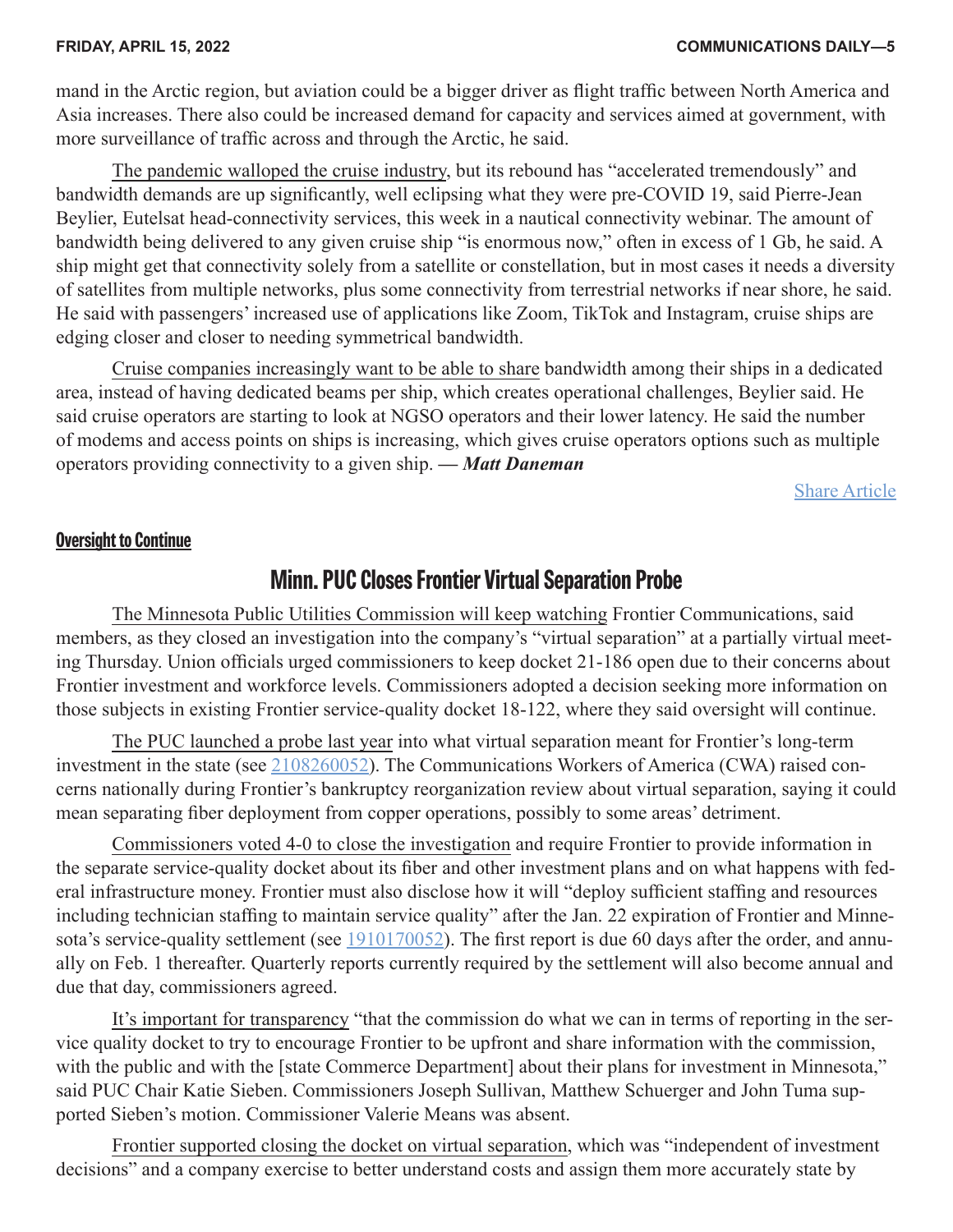#### <span id="page-5-0"></span>**FRIDAY, APRIL 15, 2022 COMMUNICATIONS DAILY—6**

state, General Counsel Kevin Saville told commissioners. Frontier will actively seek federal broadband funding, which it hopes will let it expand into parts of Minnesota that today aren't economically viable, he said. Frontier "vastly improved" service quality over the last two years and now meets 11 of 13 metrics, said Saville: The carrier expects to meet a metric on restoring service in 24 hours by Q2 2022 and to comply with a trouble-report rate metric this year.

Saville cautioned the PUC about investigating spending in the service-quality docket. "Frontier is not a rate-of-return company," he said. "Our investments in the state … really aren't something that the commission has jurisdiction [over]." The PUC's service-quality authority is focused on phones, not broadband, he said. However, Frontier will respond to any information requests by the PUC or state Commerce Department, he said.

Union officials complained about Frontier cutting jobs. Frontier hasn't invested enough in the state and its filings don't provide enough information about investment plans, CWA Local 7270 President Caron Turnquist told the PUC: Frontier infrastructure is "old" and "broken down." The International Brotherhood of Electrical Workers worries the company will soon return to pre-settlement workforce levels, said Todd Ingalls, IBEW Local Union 949 business representative. *— Adam Bender*

[Share Article](https://communicationsdaily.com/article/share?a=660111)

#### **'Fresh' Section 301 Probe**

#### **'Little Political Appetite' for New Tariffs, US-China Commission Told**

Direct negotiations with China are, "at this point, unlikely to yield meaningful results" in curbing Beijing's unfair trade practices, Emily Kilcrease, senior fellow at the Center for a New American Security, told the U.S.-China Economic and Security Review Commission in [written testimony](https://communicationsdaily.com/source/833218) at a hearing Thursday. "China has little incentive to commit to binding rules that will require structural changes to a system they believe works for their economic and political objectives," she said.

In the context of "unsuccessful direct engagement" with China, the U.S. "will need to rely more heavily on defensive measures to mitigate the harm of China's practices," said Kilcrease. A "fresh" Section 301 investigation "may be under consideration" at the Office of the U.S. Trade Representative "to focus specifically on China's subsidies practices," she said. About five months of "unduly difficult" talks with the Chinese since the fall failed to get them to fix their phase one "commitment shortfalls," USTR Katherine Tai told the House Ways and Means Committee this month (see [2203300051\)](https://communicationsdaily.com/reference/2203300051).

What "remedial action" would emerge under a new Section 301 investigation "remains unclear," said Kilcrease. There's "little political appetite" in the U.S. or among its allies "for further tariff escalation," she said. One benefit of a new Section 301 investigation may be that it would allow the Biden administration to "adjust" the existing tariffs on Chinese imports, she said.

USTR "will be forced to issue an opinion this spring on whether or not to renew the initial tranche of tariffs, which will otherwise automatically expire," said Kilcrease. July 6 is the fourth anniversary of the List 1 tariffs taking effect on Chinese imports, and the 1974 Trade Act requires their expiration after four years unless they're extended through a notice and comment rulemaking (see [2203120001\)](https://communicationsdaily.com/reference/2203120001).

The Information Technology and Innovation Foundation thinks USTR should craft a new Section 301 investigation into China's cloud services restrictions and its other unfair digital trade practices, "as these are among the most clearly egregious examples whereby China targets U.S. firms," Stephen Ezell, vice president-global innovation policy, [told](https://communicationsdaily.com/source/833219) the commission. "An investigation could be broad and include other Chinese digital/cyber sovereignty initiatives, such as discriminatory cybersecurity regulations."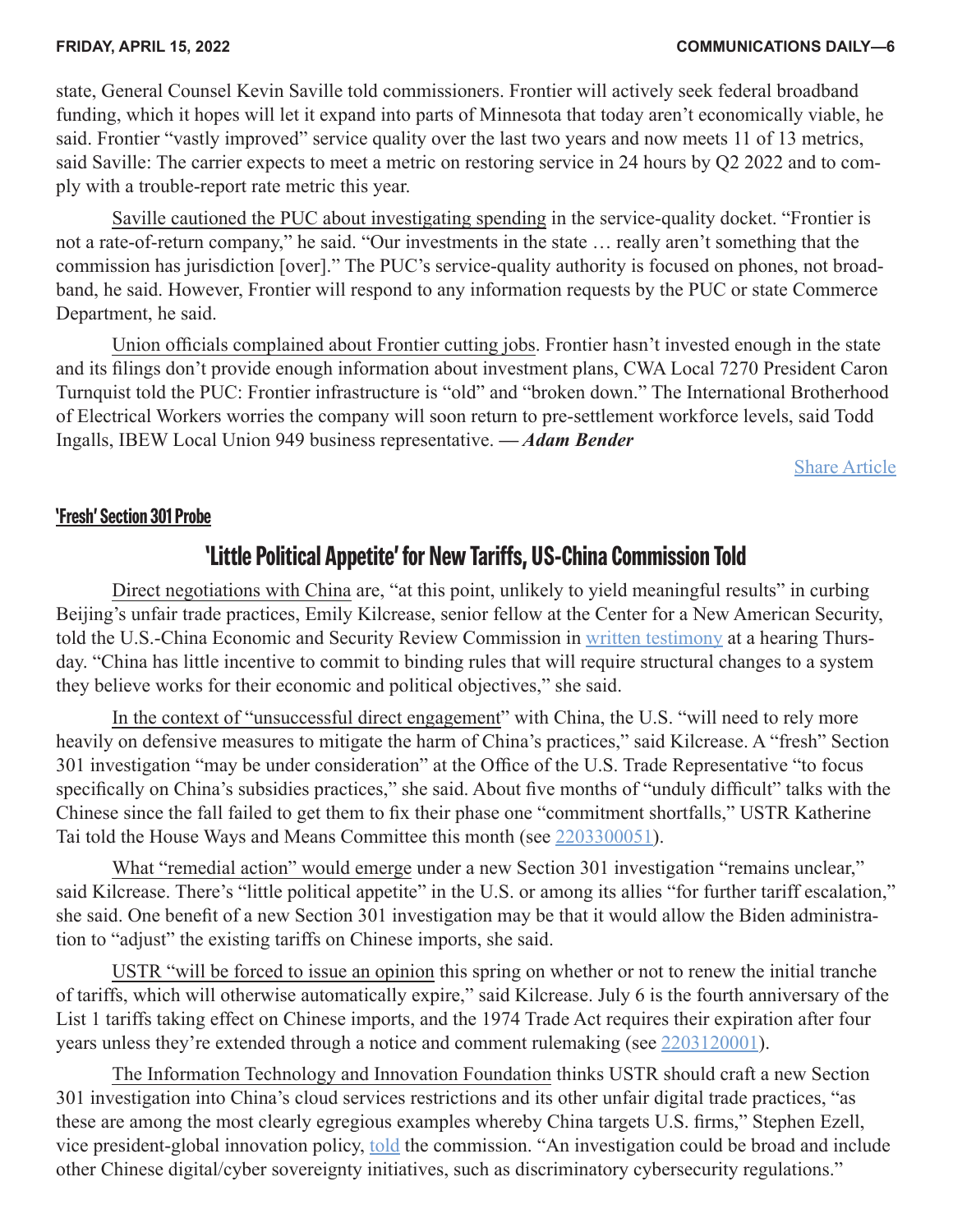<span id="page-6-0"></span>Beyond using Section 301 tools, the U.S. can work with "like-minded countries" to create a "collective 'bill of particulars' that enumerates the vast extent of Chinese innovation-mercantilist policies," and does so "in great detail," said Ezell. The U.S. and its allies "can also collaborate in advocating for improved transparency and surveillance" at the World Trade Organization, he said, "which matters because the lack of transparency in Chinese trade-related policymaking acts as a considerable, and growing, nontariff barrier to trade." *— Paul Gluckman*

[Share Article](https://communicationsdaily.com/article/share?a=660130)

#### **'Distractions Ahead'**

### **Musk Offers to Buy Twitter in Hostile Takeover Attempt**

Elon Musk offered to buy Twitter Thursday and take it private, saying he wants to transform the platform and defend free speech. The Tesla CEO and Twitter shareholder [announced](https://communicationsdaily.com/source/833323) his bid through an SEC [filing](https://communicationsdaily.com/source/833321), in which he offered to buy 100% of Twitter at \$54.20 per share, estimating the value of the company at \$43.4 billion.

Twitter confirmed in a statement it received an "unsolicited, non-binding proposal" from Musk to acquire all outstanding common stock. The board of directors "will carefully review the proposal to determine the course of action that it believes is in the best interest of the Company and all Twitter stockholders." Former FCC Chairman Ajit Pai [drew](https://communicationsdaily.com/source/833324) attention to the news Thursday.

Musk spoke about the offer Thursday during a TED conference appearance. He said it's important for Twitter to be an "inclusive arena for free speech." He suggested the company open its algorithms so there's no "behind-the-scenes manipulation." He noted he's not sure if he will "be able to acquire it." Musk said he's not concerned about the economics of the deal, but having a public platform is "extremely important to the future of civilization."

The offer is a 54% premium over the day before Musk began investing in Twitter and a 38% premium over the day before his investment was publicly announced, he said: "My offer is my best and final offer and if it is not accepted, I would need to reconsider my position as a shareholder."

The offer follows Musk's reversal in joining the company's board earlier this month. Twitter CEO Parag Agrawal said in a [memo](https://communicationsdaily.com/source/833325) to the company the reversal was "for the best." He noted Sunday that Twitter will remain open to input from Musk, the company's biggest shareholder. He asked the company to "tune" out the noise" and stay focused on the work: "There will be distractions ahead, but our goals and priorities remain unchanged. The decisions we make and how we execute is in our hands, no one else's."

Musk said in his SEC filing he believes in the potential of Twitter as a platform for free speech around the world. Since the initial investment, he said he realizes the company "will neither thrive nor serve this societal imperative in its current form. Twitter needs to be transformed as a private company." Twitter has "extraordinary potential. I will unlock it," he wrote. Rather than play a "back-andforth" game, Musk said he "moved straight to the end" with a high price shareholders will "love." If the deal isn't accepted, he said he would need to consider his position as shareholder, "given that I don't have confidence in management nor do I believe I can drive the necessary change in the public market." Musk said the offer isn't a "threat." It's "simply not a good investment without the changes that need to be made."

Musk is making clear Twitter "needs a wholesale tear-down to the foundation, its leadership must be removed, and the politically discriminating ideologues running day to day operations must be replaced," Gettr CEO Jason Miller [said](https://communicationsdaily.com/source/833322) Thursday.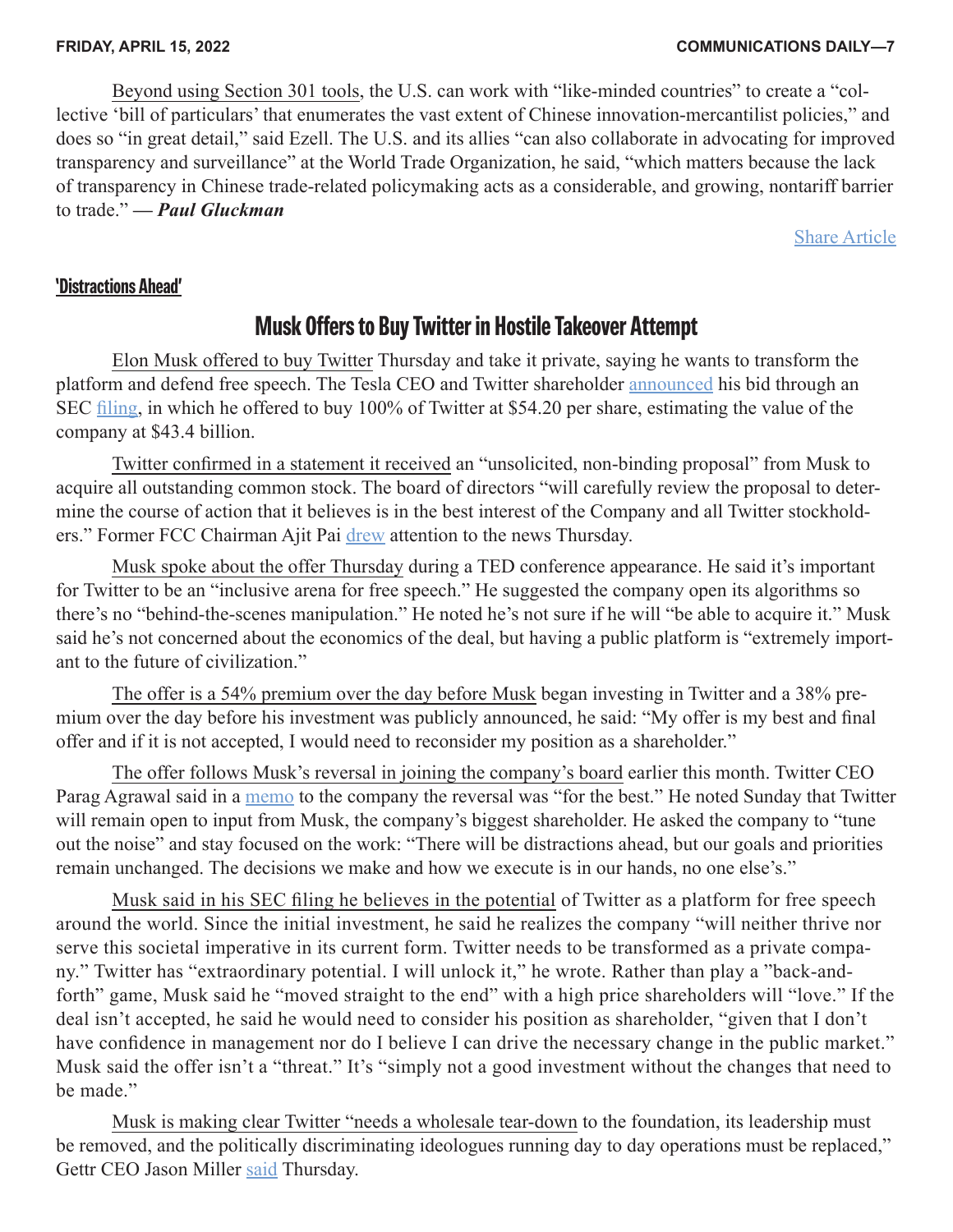<span id="page-7-0"></span>Gab CEO Andrew Torba offered Musk a board seat on his conservative platform and equity in the company if Musk sold his Twitter shares and invested \$2 billion into Gab. Torba [noted](https://communicationsdaily.com/source/833330) Gab has its own servers, saying the next "big leap of censorship" will be at the ISP level. Twitter "has legacy problems that Gab doesn't," he wrote. *— Karl Herchenroeder*

[Share Article](https://communicationsdaily.com/article/share?a=660138)

### **Capitol Hill**

#### **Raimondo Cites Broadband Money as Way to Address Equity Issues**

Commerce Secretary Gina Raimondo cited a need to "make sure we change" the ongoing lack of broadband in tribal and rural communities during a Thursday White House event to roll out Biden administration equity action plans. Commerce aims to address "digital inequalities to promote not only the availability of reliable, affordable high speed broadband access but also the adoption and meaningful use of broadband for all Americans," the department's action plan [said](https://communicationsdaily.com/source/833340). It cited the rollout of the Office of Minority Broadband Initiatives within NTIA's Office of Internet Connectivity and Growth as an early accomplishment of that goal. The White House cited NTIA's implementation of more than \$48 billion in connectivity money from the Infrastructure Investment and Jobs Act as one way the administration is acting to address equity, [noting](https://communicationsdaily.com/source/833339) the money will "help close the digital divide, particularly for rural and Tribal communities." DOD, meanwhile, is "advancing the safe and equitable use of" AI technology "to mitigate algorithmic bias by investing in agency-wide responsible AI development and investing in the development of a more diverse AI workforce, including through partnerships with Historically Black Colleges and Universities (HBCUs) and Minority Serving Institutions (MSIs)," the White House said.

[Share Article](https://communicationsdaily.com/article/share?a=660139)

### **Wireline**

#### **Incompas Seeks Clarification in Broadband Label Requirement**

Incompas asked FCC Consumer and Governmental Affairs Bureau staff to "clarify the purpose" of the agency's forthcoming consumer broadband labels and the term ISP "to clarify who is required to provide the broadband labels," [said](https://communicationsdaily.com/source/833332) an ex parte post on Thursday in docket 22-2 (see [2203100059\)](https://communicationsdaily.com/reference/2203100059). Incompas said providers offering business data services or broadband to enterprise and government customers shouldn't be required to provide labels because "[t]hese are sophisticated customers that negotiate their contracts and know exactly which services they are receiving." The group also asked that E-rate and rural healthcare program providers be excluded from the requirement because their customers "participate in the competitive bidding process where they specify the exact services they need." Give providers the option to add symmetrical speeds and reliability to the label, Incompas added. "These two service qualities have become very important for customers and would permit competitive providers to distinguish their services," the group said, backing an online glossary of terms housed on the FCC's website.

[Share Article](https://communicationsdaily.com/article/share?a=660135)

### **FCC Makes 'Preliminary' Broadband Fabric Available for Some Providers**

Fixed broadband service providers can now access a "preliminary version" of the FCC's broadband serviceable location fabric, [said](https://communicationsdaily.com/source/833336) a Wireline Bureau, Broadband Data Task Force, and Office of Economics and Analytics public notice Thursday in docket 19-195 (see [2204060046](https://communicationsdaily.com/reference/2204060046)). Access is currently limited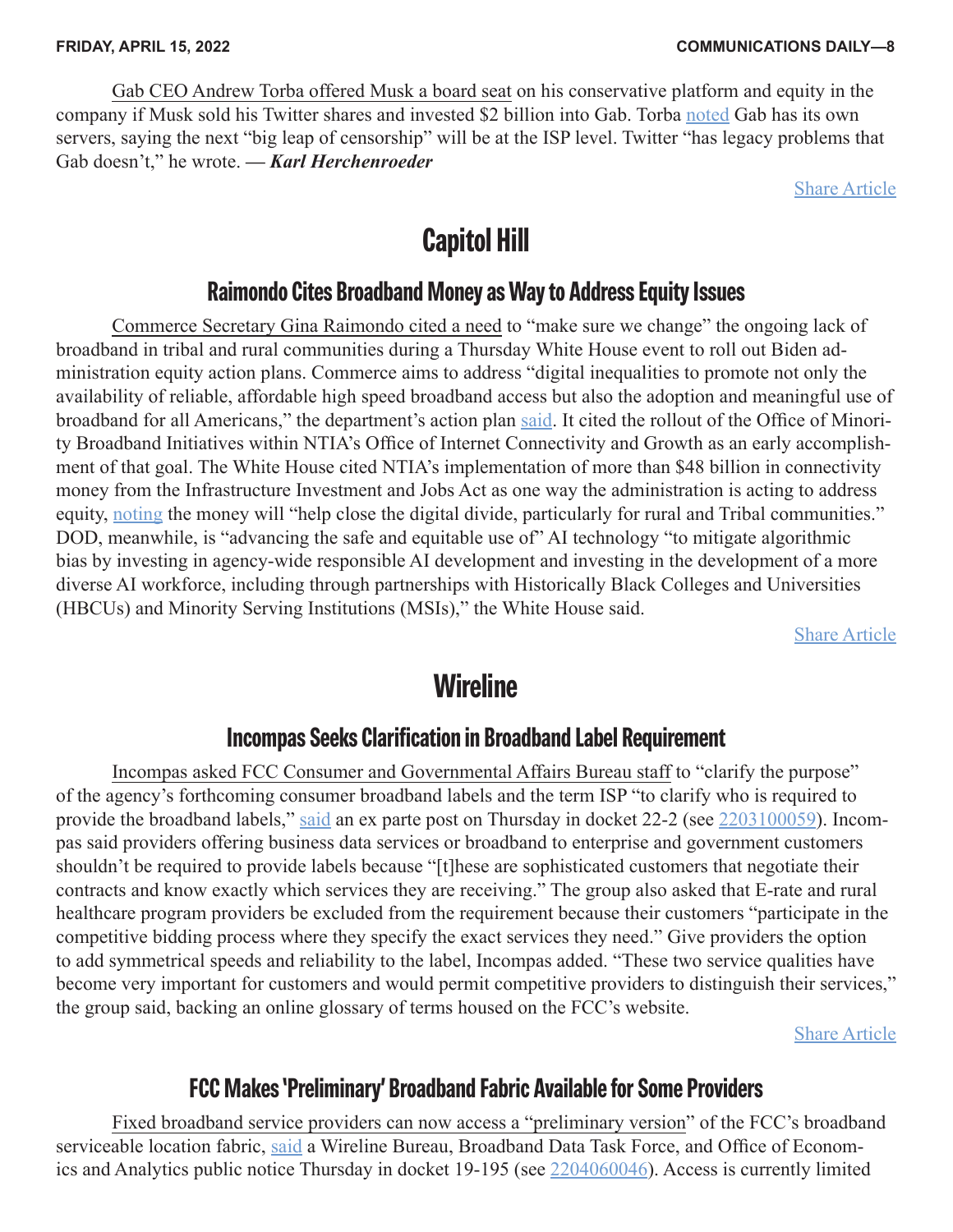<span id="page-8-0"></span>to providers that "filed fixed broadband deployment data in past Form 477 filings," the notice said. Also Thursday, FCC staff issued [guidance](https://communicationsdaily.com/source/833337) for state, local and tribal governments to submit verified broadband availability data through the broadband data collection system.

[Share Article](https://communicationsdaily.com/article/share?a=660137)

### **Hamilton Relay Releases New Software for IP CTS Devices**

Hamilton Relay notified the FCC of a "substantive change" to two of its IP captioned telephone services, in a [letter](https://communicationsdaily.com/source/833318) posted Thursday in docket 03-123. Hamilton released a new software update for its Mobile CapTel App for iOS and Android devices that included "a redesigned and updated user interface." It also released a similar update for its web-based IP CTS software.

[Share Article](https://communicationsdaily.com/article/share?a=660128)

## **Wireless**

### **CTIA Concerned About Proposed Reporting Requirement for Wireless Alerts**

CTIA raised concerns about an FCC proposal that would require carriers to report and measure the performance of wireless emergency alerts, in a Further NPRM set for a commissioner vote next week (see [2203310065\)](https://communicationsdaily.com/reference/2203310065). A CTIA representative spoke with an aide to Chairwoman Jessica Rosenworcel, said a [filing](https://communicationsdaily.com/source/833286) posted Thursday in docket 15-91. "According to the Commission's 2021 Nationwide WEA Test Report, the test WEA was received by the overwhelming majority of respondents with a compatible device that opted into the test—approximately nine out of ten—within two minutes of transmission," CTIA said: Proposals to require carriers to track delivery or display of WEAs "do not appear to be compatible with the foundational cell-broadcast technology used to meet the public safety mission of WEA and may undermine the voluntary nature of the WEA program as directed by Congress."

[Share Article](https://communicationsdaily.com/article/share?a=660113)

### **FCC Says Speed-Test App Developers Can Start Submitting Them for Approval**

Third-party speed test app developers can immediately start submitting their apps to the FCC Office of Engineering and Technology for review and approval, OET and the FCC Broadband Data Task Force said in a Thursday docket 22-152 [notice](https://communicationsdaily.com/source/833309). OET said it will try to complete its review of proposals received by June 9, "in advance of the FCC's publication of the initial versions of the broadband availability maps required under the Broadband DATA Act." The timetable will allow "third-party apps, in addition to the FCC Speed Test app, to be made available to consumers and other entities to begin submitting mobile challenge and crowdsource data … once the mobile broadband availability maps are published," the notice said. [Share Article](https://communicationsdaily.com/article/share?a=660124)

### **Sennheiser Meets With Starks' Aide on Vacant Channel Proposal**

Wireless mic maker Sennheiser completed its rounds of FCC commissioners' offices, meeting with an aide to Commissioner Geoffrey Starks on the vacant channel issue (see [2204120061\)](https://communicationsdaily.com/reference/2204120061). The FCC is expected to deny a petition for reconsideration by the company of a December 2020 order closing the agency's 2015 vacant channel NPRM (see [2204060068](https://communicationsdaily.com/reference/2204060068)). "Sennheiser has repeatedly demonstrated that this spectrum that is essential for wireless microphones is in short supply and at risk of disappearing entirely," said a *[filing](https://communicationsdaily.com/source/833274)* posted Thursday in docket 12-268.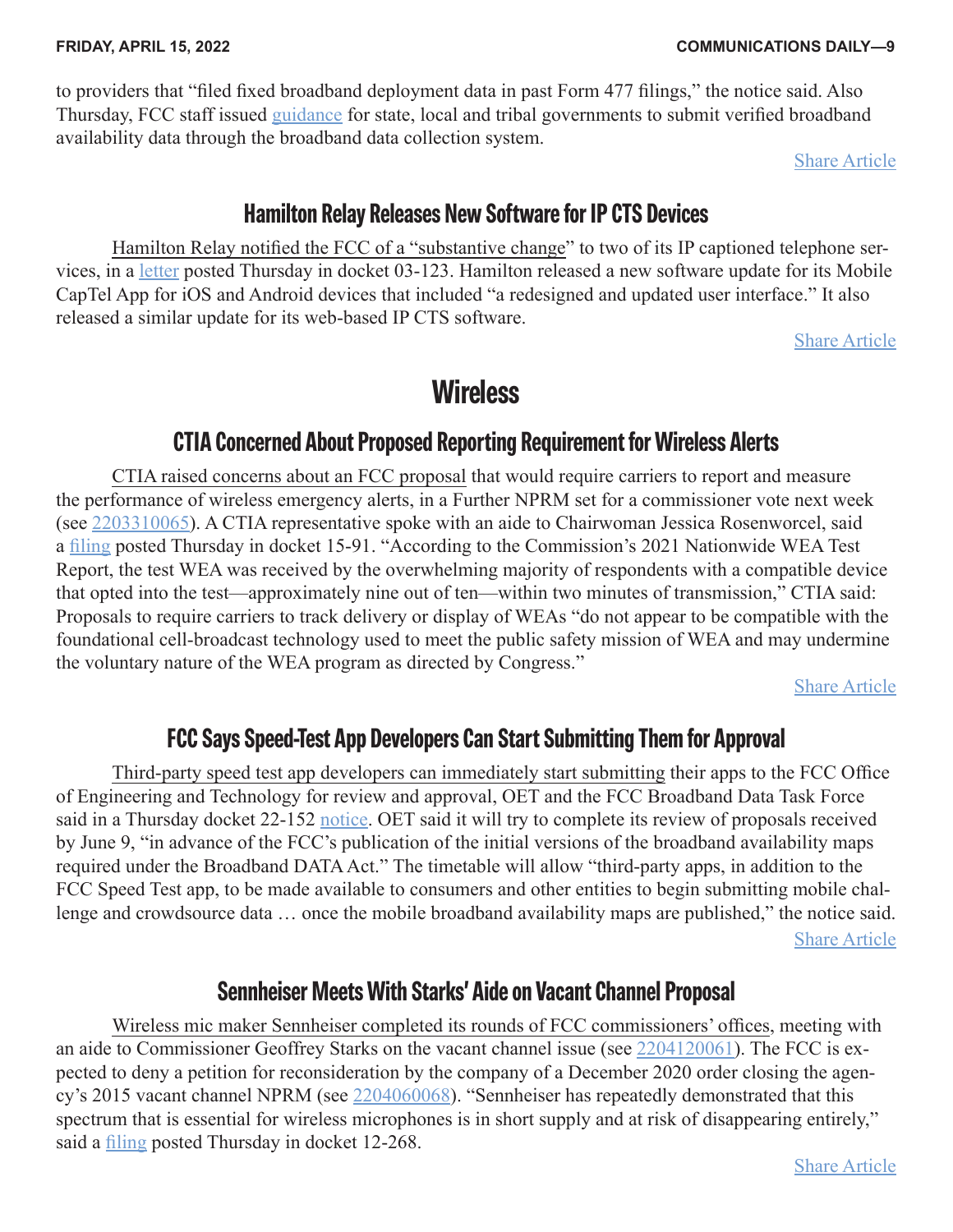### **T-Mobile to Report Q1 Results April 27 Before Market Opens**

<span id="page-9-0"></span>T-Mobile will host its Q1 earnings call April 27 at 8 a.m. EDT, [said](https://communicationsdaily.com/source/833269) the carrier Thursday. This is a change for T-Mobile, which customarily released quarterly results and held the call after the markets closed. The [AT&T](https://communicationsdaily.com/source/833296) and [Verizon](https://communicationsdaily.com/source/833297) Q1 calls are set for April 21 and 22, respectively, both also before the markets open.

[Share Article](https://communicationsdaily.com/article/share?a=660102)

### **Internet**

### **Ex-FTC Officials: Khan's Antitrust Strategies Likely to Fail**

FTC Chair Lina Khan has unrealistic views about the agency's authority, and her bold strategies to modernize antitrust policy are likely to fail, former agency officials told an Information Technology and Innovation Foundation event Thursday. Khan's attempts to revamp the FTC's antitrust policies through rulemakings tied to unfairness authority is a "dead end," said ex-FTC Commissioner Maureen Ohlhausen, now at Baker Botts. Khan is basing her decisions on overly broad interpretations of the FTC statute, an approach that resulted in the Supreme Court's decision against the agency in the *AMG* case (see [2104270086](https://communicationsdaily.com/reference/2104270086)), said Ohlhausen. Pursuing many rulemakings will also mean far less staff for enforcement, she said. "This is a recipe for more political control, less public input" and "probably slower rulemakings," said Howard Beales, a Consumer Protection Bureau director under President George W. Bush, now at George Washington University. The current administration is deploying a cleanup strategy in response to years of lax antitrust enforcement, said American Antitrust Institute President Diana Moss: There's credible evidence antitrust enforcers should be paying close attention to the debate of whether there's observable increases in market concentration. Enforcers largely have the tools they need to enforce merger control, she said, arguing the problem is that the consumer welfare standard's broad standards have been underutilized. There isn't a "single feature" of current antitrust law that Khan "doesn't hate," said George Washington University law professor Richard Pierce. He noted Khan's attempts to streamline the FTC's Magnuson-Moss rulemaking procedures because the average timeline for such a rule is about eight years. The agency is subject to Mag-Moss procedures, as opposed to processes under the Administrative Procedure Act, which take anywhere from one to three years. It would be "foolish to go down that road" because the Mag-Moss prospects are so "unpromising," he said. [Share Article](https://communicationsdaily.com/article/share?a=660129)

### **Google, Amazon, Microsoft Executives Join Presidential AI Committee**

Executives from Google, Amazon, Microsoft and IBM will join President Joe Biden's artificial intelligence advisory committee, the Commerce Department [announced](https://communicationsdaily.com/source/833263) Thursday. Commerce announced the

#### **It's Against the Law...**

… to copy, forward or disseminate this newsletter or its Executive Summary except as authorized by your subscription agreement. Federal copyright law (17 USC 101 et seq.) makes infringers liable for statutory damages awards of up to \$150,000 per issue copied.

Warren Communications News, Inc. frequently has taken action against individuals and firms that infringed our copyrights, and we will continue to do so. Firms should train and supervise their personnel to guard against illegal copying of this publication, which subsists primarily on subscription revenue. To monitor copyright compliance, we may choose to use a monitoring service.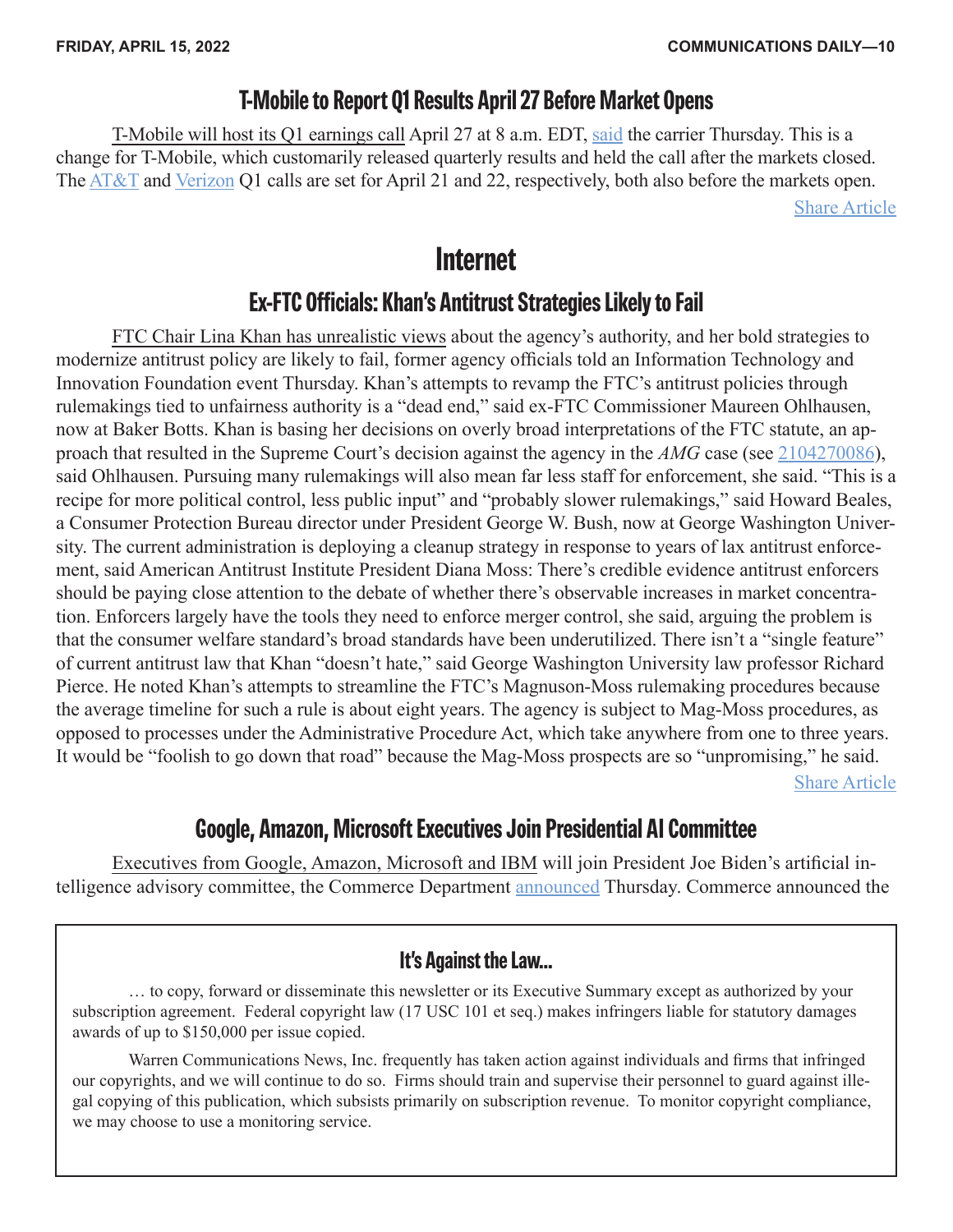<span id="page-10-0"></span>appointment of 27 members to the National Artificial Intelligence Advisory Committee, which advises the president and the National AI Initiative Office. Google Vice Chair James Manyika, Amazon Web Services Vice President-Database, Analytics and Machine Learning Swami Sivasubramanian, Microsoft Vice President Ashley Llorens, IBM Chief Privacy Officer Christina Montgomery and BSA|The Software Alliance CEO Victoria Espinel made the list.

[Share Article](https://communicationsdaily.com/article/share?a=660120)

### **State Telecom**

#### **AG Asks DC Court to Reconsider Dismissing Amazon Antitrust Case**

The D.C. Superior Court should reconsider dismissing an antitrust complaint against Amazon, said D.C. Attorney General Karl Racine (D) Thursday in case 2021 CA 001775 B. Judge Hiram Puig-Lugo orally dismissed Racine's complaint at a hearing last month (see [2203210046](https://communicationsdaily.com/reference/2203210046)). Racine [asked](https://communicationsdaily.com/source/833300) the court to reconsider or, alternatively, allow D.C. to amend its complaint or receive a written decision. The court "erred by "misinterpreting and misapplying the plausibility standard" from the 2007 case *Bell Atlantic v. Twombly* and 2009's *Ashcroft v. Iqbal*, "ignoring or failing to accept as true detailed factual allegations in the complaint," and "incorrectly applying *Twombly* and *Iqbal* where there was direct evidence of agreement," wrote Racine. The AG added a proposed amended complaint adding more allegations about anticompetitive effects from Amazon allegedly artificially inflating consumer prices through restrictive contract provisions and agreements. Amazon didn't comment.

[Share Article](https://communicationsdaily.com/article/share?a=660118)

#### **CPUC Proposes CASF Program Rule Changes**

The California Public Utilities Commission may vote on May 19 to modify various account rules under the California Advanced Services Fund. Wednesday's [proposed decision](https://communicationsdaily.com/source/833311) in docket R.20-08-021 would update program rules for the Broadband Public Housing Account, Broadband Adoption Account and Rural and Urban Regional Broadband Consortia Account in response to a \$6 billion broadband package and three other 2021 state laws. Changes would include expanding eligibility for public housing grants and increasing that program's minimum speed requirement to 25 Mbps download and 3 Mbps upload, from 6/1 Mbps today. For the adoption program, the proposal would double allowable reimbursement for take-home devices to \$300, increase the current one-device-per-household limit to two and expand eligible program costs to include hot spots, modems, switches and computer warranties. The CPUC would increase maximum grants for regional consortiums to \$200,000 from \$150,000 annually. The commission proposed setting about a \$72.6 million budget for CASF that would include about \$30.9 million for the infrastructure program, \$19 million for adoption, \$10.7 million for consortiums, \$10 million for public housing and \$2 million for tribal technical assistance.

[Share Article](https://communicationsdaily.com/article/share?a=660125)

### **Okla. Senate Panel Clears Electric Co-op Bills**

Two Oklahoma bills meant to empower rural electric cooperatives to provide broadband cleared the Senate Business, Commerce and Tourism Committee at a livestreamed hearing Thursday. The panel voted 11-0 for [HB-3835](https://communicationsdaily.com/source/833288) setting maximum pole-attachment rates when cooperatives and communications companies can't agree to a negotiated rate. "All parties are giving up something," sponsor Sen. Brent Howard (R) told the committee. "None of them are real happy about it, but none of them are against it." The committee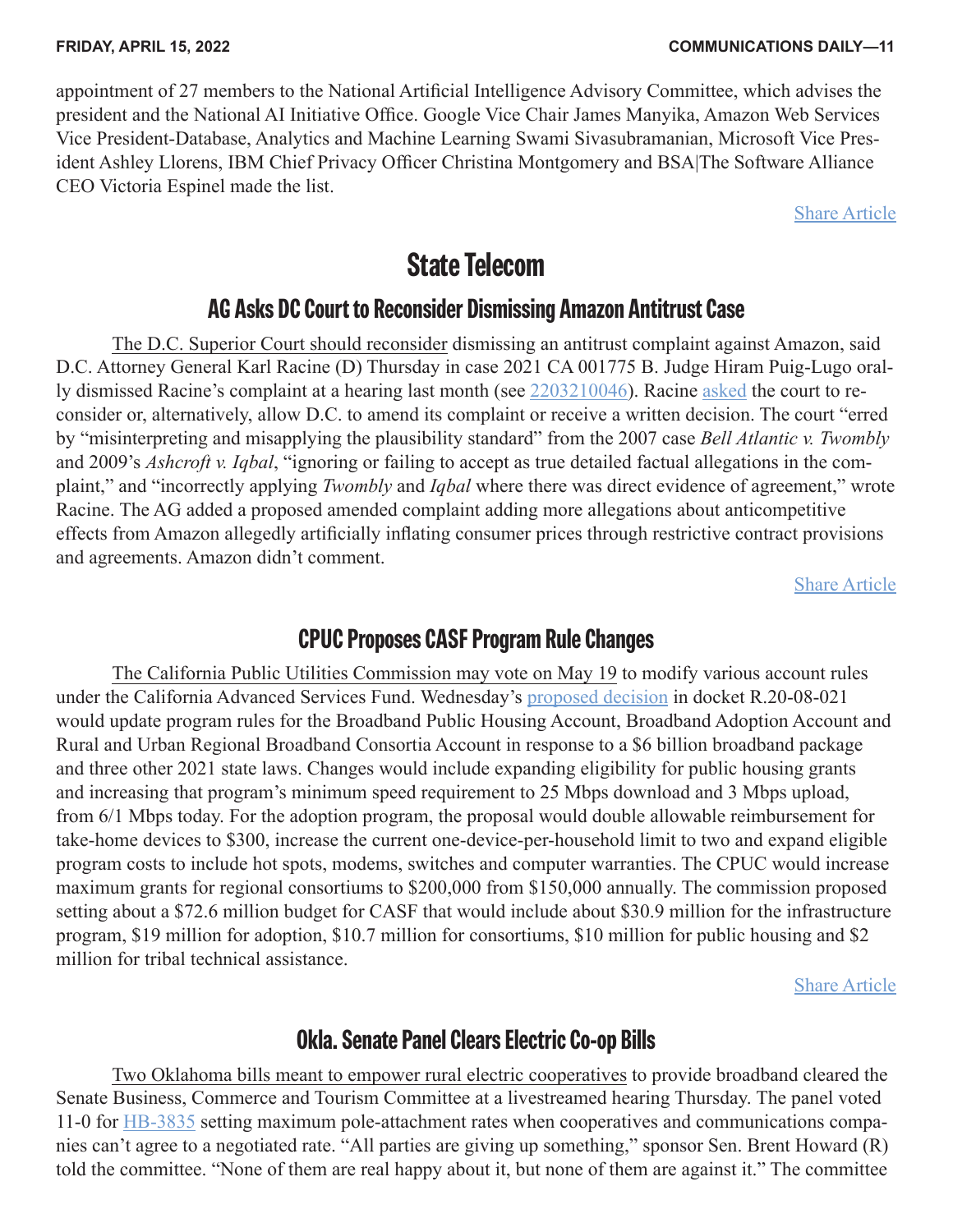<span id="page-11-0"></span>later voted 11-0 for **HB-1123** prohibiting class-action lawsuits by landowners against companies seeking to expand usage of easements for broadband. On Wednesday in Kentucky, the House voted 73-22 and the Senate voted 20-14 to override a partial veto by Gov. Andy Beshear (D) of [HB-315](https://communicationsdaily.com/source/830207). Beshear objected to an emergency clause in the bill to set up a state broadband office with \$300 million from the 2021 American Rescue Plan Act (see [2204120040\)](https://communicationsdaily.com/reference/2204120040). *—AB*

[Share Article](https://communicationsdaily.com/article/share?a=660114)

### **Broadcast**

### **ATSC to Host NextGen Broadcast Conference June 7-9 in Detroit**

ATSC is taking its annual member meeting and NextGen Broadcast Conference "on the road" for a June 7-9 run at the Westin Book Cadillac in Detroit, [said](https://communicationsdaily.com/source/833279) President Madeleine Noland Wednesday. The event customarily is held late May in Washington's Reagan Building. This year's conference will feature a private-access "strolling dinner" reception June 8 at the Henry Ford Museum of American Innovation in Dearborn, she said. The in-person conference will also have a virtual component, as did last year's when it was rescheduled in late August, [said](https://communicationsdaily.com/source/833280) organizers. Michigan has three markets on the air with ATSC 3.0 services, they said—Detroit, East Lansing and Grand Rapids-Kalamazoo.

[Share Article](https://communicationsdaily.com/article/share?a=660109)

### **Comments Due May 16 on Gray Channel Substitution**

Comments are due May 16, replies May 31, in docket 22-146 on Gray Television's channel substitution request for WMC-TV Memphis, [said](https://communicationsdaily.com/source/833327) the *Federal Register* Thursday. Gray is seeking to change the station from Channel 5 to 30.

[Share Article](https://communicationsdaily.com/article/share?a=660131)

# **Media Notes**

### **Charter, Sinclair Renew Carriage Agreement**

Charter Communications and Sinclair signed a renewed carriage agreement covering Sinclair's local stations, Tennis Channel, 19 Bally Sports regional sports networks, Marquee Sports Network, and the YES Network, they [said T](https://communicationsdaily.com/source/833343)hursday.

[Share Article](https://communicationsdaily.com/article/share?a=660141)

### **Satellite**

### **C-Band Clearing IRD Expenses Need Reimbursing, Intelsat Says**

The FCC should make clear to the C-Band Relocation Payment Clearinghouse that integrated receiver/decoders compression technology is a reimbursable expense for satellite operators wholly independent of earth station registrations, Intelsat [said](https://communicationsdaily.com/source/833294) in docket 18-122 Thursday. Its IRD equipment reimbursement request is pending before the Clearinghouse. It said IRDs are "absolutely necessary" for the C-band transition, and it consulted with its programmer customers to determine how many were needed before buying them in bulk.

[Share Article](https://communicationsdaily.com/article/share?a=660116)